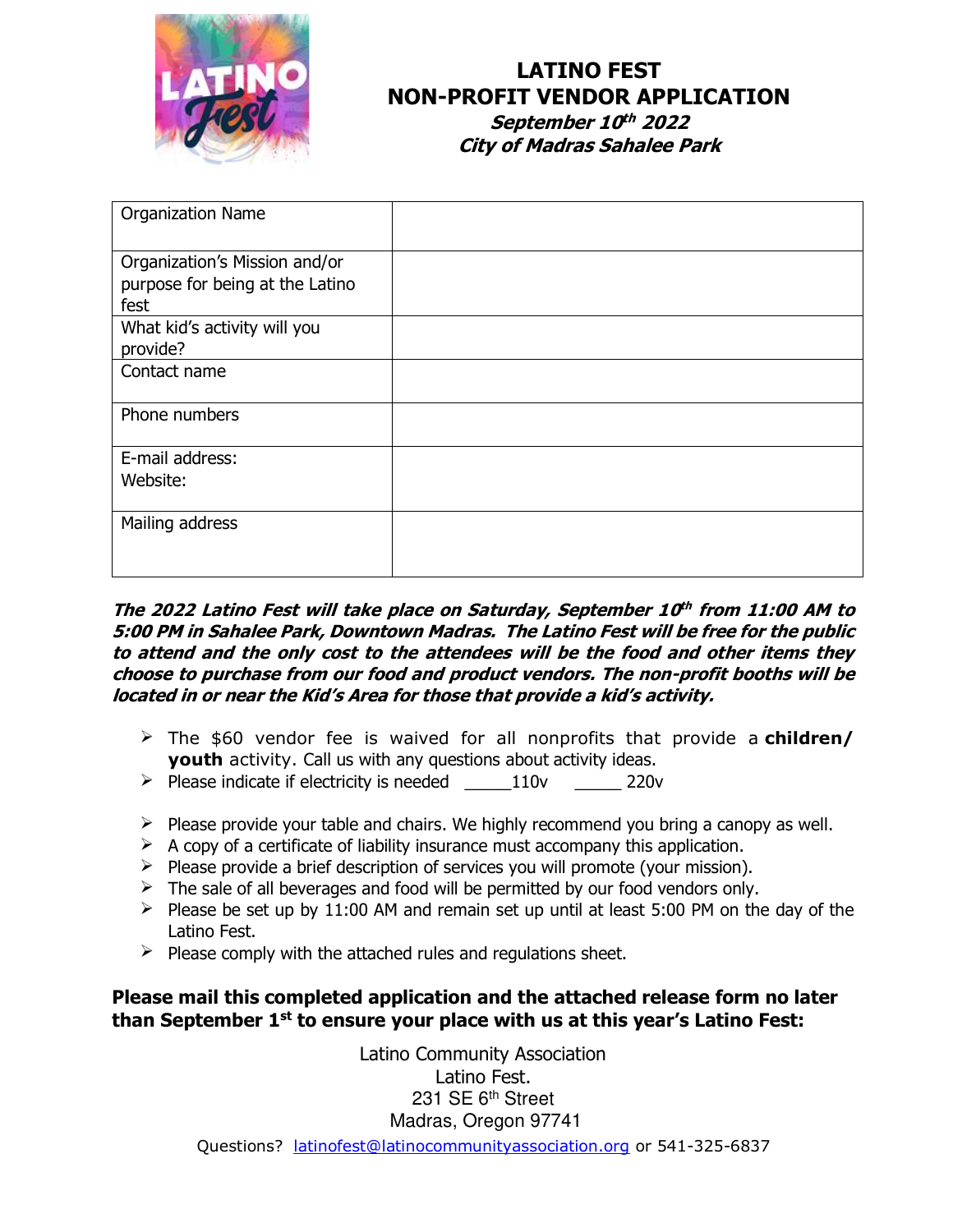

### **LATINO FEST NON-PROFIT VENDOR APPLICATION September 10<sup>th</sup> 2022 City of Madras Sahalee Park**

## **Release and Waiver of Liability and Indemnity Agreement**

This agreement is made on (*month/day*) \_\_\_\_\_\_\_\_\_\_\_\_\_\_\_\_\_\_\_\_\_\_, 2022 in the County of Jefferson, between (*your company name*) hereinafter referred to as "Vendor," and The Latino Community Association's Latino Fest.

or "LCA". In consideration for participation in the 2022 Latino Fest, the undersigned hereby agrees to the following:

1) Vendor releases and discharges LCA, its volunteers, agents, employees, directors, and organizers, from all liability for all loss or damage and any claims of demand therefore, on account of injury to any individual or property resulting from the Vendor's participation in Latino Fest.

2) Vendor agrees to indemnify and hold harmless LCA, its volunteers, agents, employees, directors, and organizers, from any loss, liability, damage or cost, including attorney fees, arising out of Vendor's participation in the Latino Fest., whether caused by the negligence or willful act of the Vendor or any other person or persons.

3) Vendor hereby assumes full responsibility for the risk of bodily injury, death or property damage relating to or arising out of Vendor's participation in the Latino Fest.

4) The undersigned further expressly agrees that the foregoing RELEASE AND WAIVER OF LIABILITY AND INDEMNITY AGREEMENT is intended to be as broad and inclusive as permitted by the laws of the State of Oregon. If any provision of this Agreement is held by a Court of competent jurisdiction to be invalid, void or unenforceable, the remaining provisions shall nevertheless continue in full force and effect without being impaired or invalidated in any way.

\_\_\_\_\_\_\_\_\_\_\_\_\_\_\_\_\_\_\_\_\_\_\_\_\_\_\_\_\_\_\_\_\_\_\_\_ \_\_\_\_\_\_\_\_\_\_\_\_\_\_\_\_\_\_\_\_\_\_\_\_

Vendor Signature Date Date